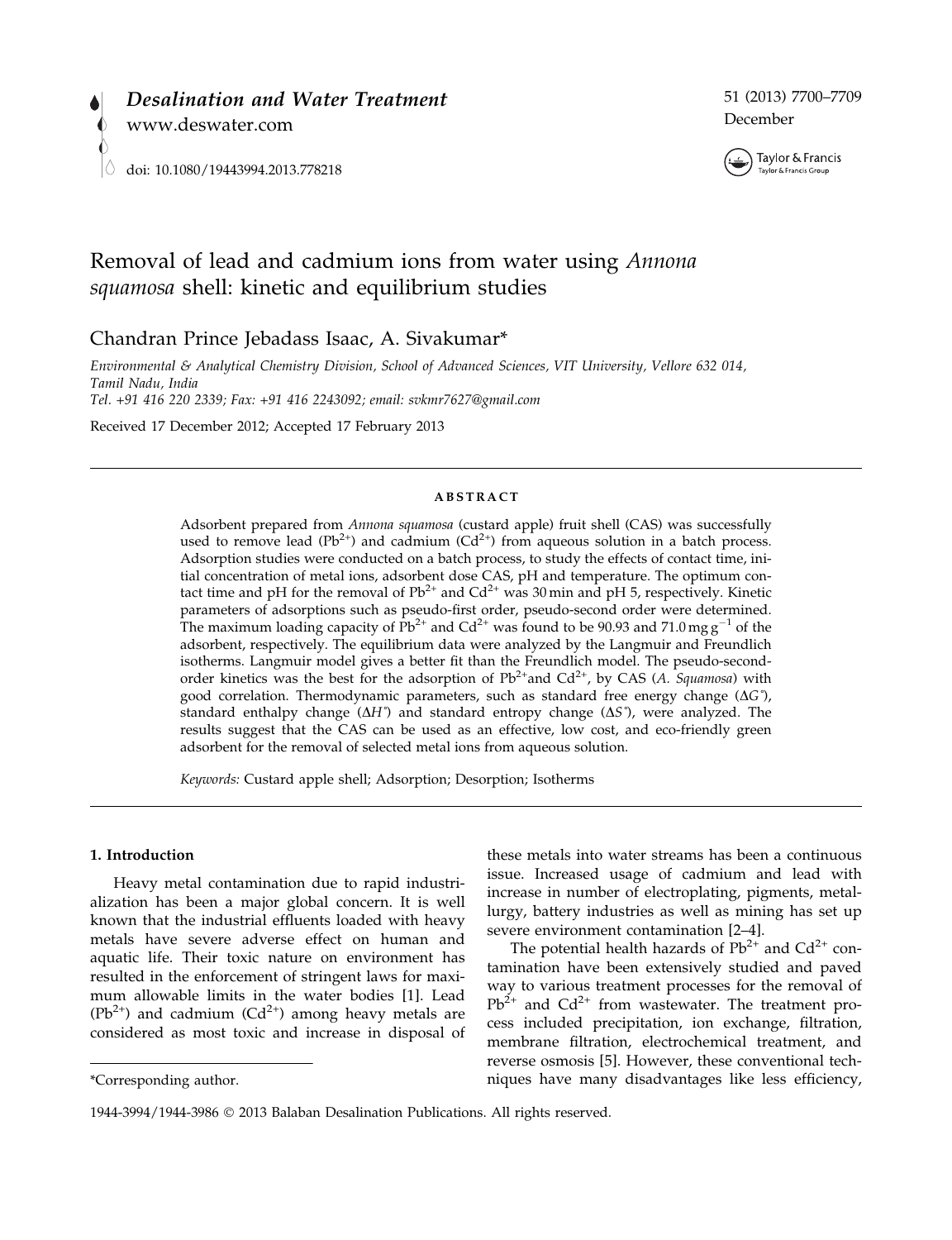high cost, long processing time, and high cost of disposal [6]. Adsorption is a powerful and most efficient and cost effective technique for removal of heavy metals from waste water. Many agricultural wastes have been tried out as effective and low-cost adsorbents for the removal of heavy metals from waste water. Many of the fruit peels and seeds have also been used as effective sorbents for the removal of heavy metals which include banana peel [7], mango peel [8], orange peel, citrus peel [9], jackfruit peel [10], ponkan peel [11], pomegranate peel [12], watermelon rind [13], gooseberry fruit [14], and pine fruit coat. Heavy metals such as Pb<sup>2+</sup>, Cd<sup>2+</sup>, Zn<sup>2+</sup>, Ni<sup>2+</sup>, Cr<sup>6+</sup>, and Cu<sup>2+</sup> are prior toxic pollutants in industrial wastewater, which become common groundwater contaminants and they tend to accumulate in organisms, causing numerous diseases and disorders [15]. Thus, adequate treatment of metals containing effluents prior to discharge into receiving bodies of water is of great importance for human health and environmental quality. Custard apple shell (CAS) consists of pectin, citrulline, cellulose, proteins, and carateniods. These polymers have hydroxyl and carboxylic functional groups which can facilitate easy binding to metal ions [16]. Processing of fruits produces two types of waste—a solid waste of peel/shell etc.––a liquid waste of juice and wash waters. (e.g. mango 30–50%, banana 20%, pineapple 40–50%, and custard apple 30–50%. Therefore, there is a serious waste disposal problem, which can lead to problem with flies and rats around the processing room, if not correctly dealt with. In that aspect, CAS is abundant and nonedible waste which is mainly composed of calcium carbonate and is found in many coastal areas; therefore, economically recycling and reusing this waste is desirable. In general, finding uses (especially on a large scale) for this abundant waste material would be profitable from both an environmental and economic point of view. Herein, we report the use of crushed CAS as an agent for the removal of  $Pb^{2+}$ and Cd<sup>2+</sup> from aqueous solution through adsorption. The conversion of this waste material, as contrasting to the use of commercially available materials, into materials that can potentially improve the environment would be advantageous in response to ecological constraints for the sustainable development of industries using heavy metals. In this work, the adsorption of  $Pb^{2+}$  and  $Cd^{2+}$  ions from aqueous solution was studies using CAS, to the best of our knowledge, no studies on the CAS removing heavy metals from aqueous solution have been reported so far. The influence of pH, temperature, adsorbent dose, contact time, and initial metal ion concentration on adsorption was investigated. Experimental sorption isotherms were fitted to the Langmuir and Freundlich isotherm models. The pseudo-first order and pseudo-second order were used to study the sorption kinetics and acid desorption tests were also performed.

## 2. Materials and methods

## 2.1. Preparation of adsorbent

A. squamosa fruits were collected from in and around Vellore (12˚56´23´´N, 79˚14´23´´E) Vellore district, Tamil Nadu, India. The taxonomic identification was made by Dr. Chelladurai, Professor in botany, Voorhees College. CAS was washed several times under tap water and then double distilled water. After thorough washing to remove all the surface impurities, CAS was cut into small pieces and dried under sun light for seven days to remove all moisture content present. Later, the dried CAS pieces were washed with 80°C hot water to remove any soluble matter present and dried in oven at 95˚C for 48 h. The ovendried CAS was powdered and sieved through 100 mesh and was stored in desiccators and used for all sorption experiments [17].

## 2.2. Preparation of synthetic stock solutions

The stock solutions of  $Pb^{2+}$  and  $Cd^{2+}$  were prepared by dissolving appropriate nitrate salts in double distilled water. Adjustments of pH were carried out using 0.1 M HCl and 0.1 M NaOH solutions. All reagents used were of analytical grade. Each experiment was repeated twice and average values have been reported.

#### 2.3. Batch mode adsorption studies

Sorption experiments were conducted at 303 k in a roto spin unit at 50 rpm using 50-mL tarsons tubes. Effect of parameters like adsorbent dosage, contact time, pH and initial metal concentration was studied. Sorption capacity of CAS was determined by contacting 30 mg with 20 mL of known concentration of metal ion solution (50–200 ppm). The solid phase was separated using  $0.45$ -µm filter paper and the residual metal concentration present in the supernatant was determined by Atomic absorption spectrophotometer (AAS) (Varian, AA240). The effect of pH on the efficiency of adsorption of these heavy metals was verified between pH 2 and 9. The contact time was varied between 5 and 120 min to study the effect of time on sorption and adsorbent dosage was varied from 10 to 100 mg to get the ratio of adsorbates to adsorbent. The amount of metal adsorbed to CAS was determined using Eq. (1) and percentage removal of heavy metal was evaluated using Eq. (2).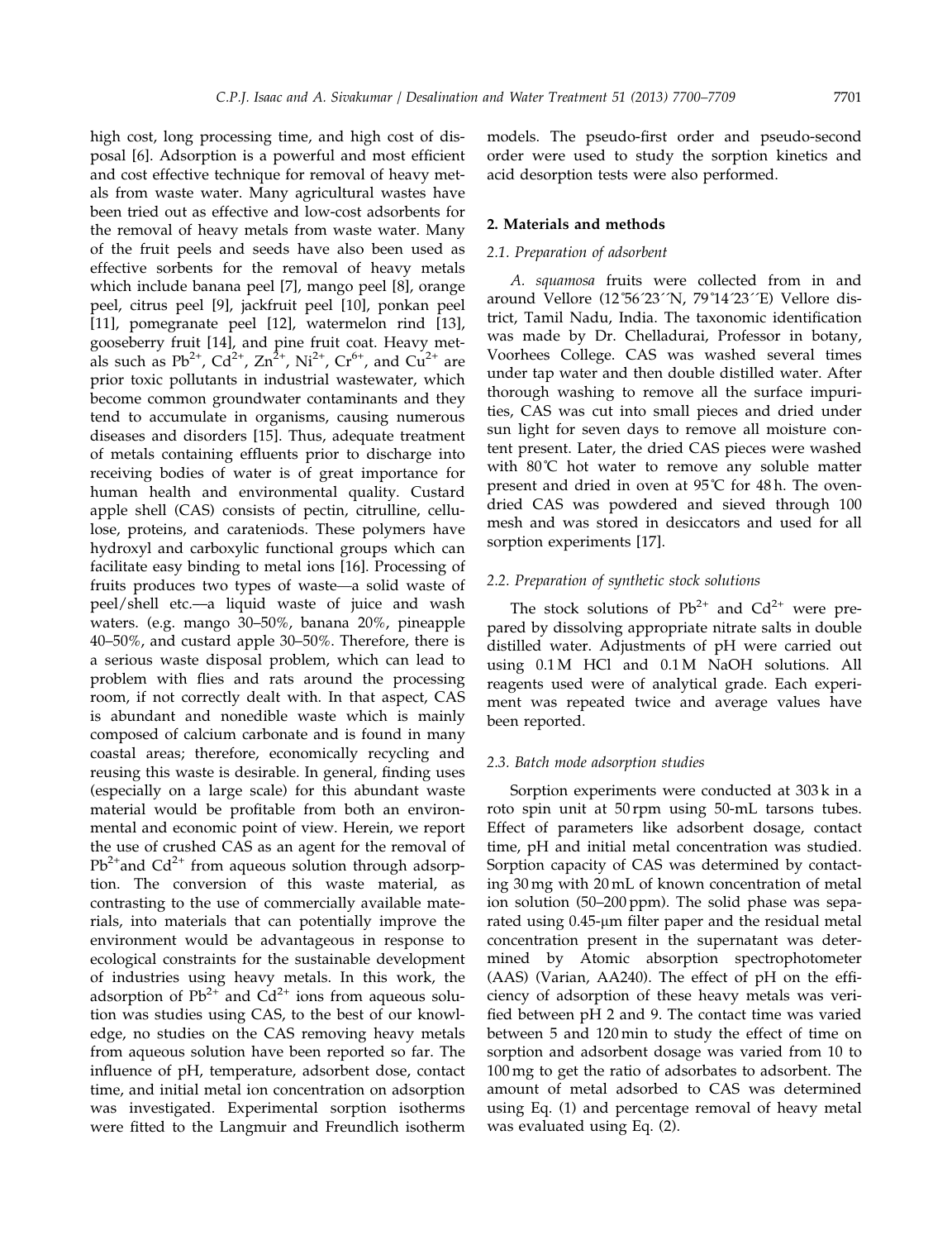$$
q_e = \left(\frac{C_0 - C_1}{m}\right)V\tag{1}
$$

% Removal 
$$
=\frac{C_0 - C_1}{C_0} \times 100
$$
 (2)

where  $q_e$  is the metal uptake (mg/g) by CAS,  $C_0$  and  $C_1$  are initial and final metal concentrations (mg/L), V is the solution volume  $(L)$ , and  $m$  is mass of the adsorbent (g).

#### 2.4. Instrumentation

Flame AAS (AAS, Varian, AA-240) equipped with air/acetylene burner was used to determine the concentration of lead and cadmium. The detector response was taken at 283.3 nm for  $Pb^{2+}$  and 326.1 nm for  $Cd^{2+}$ , respectively. Fourier transform infrared spectroscopy (FTIR) (Thermo Nicolet, AVATAR 330) data were utilized to know the presence of functional groups in CAS. FTIR spectra of CAS and metal loaded CAS was recorded in mid IR region in the range of 4,000–  $400 \text{ cm}^{-1}$  by KBr pellet method. Scanning Electron Microscope (Phillips XL 30, Netherlands) pictures were taken to know the surface morphology of CAS before and after sorption of  $Pb^{2+}$  and  $Cd^{2+}$ . Elemental analysis was done by electron dispersive X-ray analysis associated with scanning electron microscopy (SEM).

#### 2.5. Data analysis

The applicability of Freundlich and Langmuir isotherms to the equilibrium sorption was studied using standard straight line equations and kinetic studies were done to understand the mechanism of adsorption.

#### 2.6. Desorption studies

To investigate the possibilities of repeated use of the adsorbent, desorption and regeneration experiments were also conducted. Metal loaded CAS sorbent  $(0.1 g)$  was shaken with 20 mL of 0.1 M HCl as the desorbing agent in 50-mL tarson tubes at 50 rpm for 30 min at ambient temperature. The centrifuged supernatant was analyzed for metal ion concentration and metal ion desorbed CAS was used as a regenerated sorbent in three repeated cycles to determine the reusability potential of adsorbent.

#### 3. Results and discussion

# 3.1. Effect of pH

The effect of pH on metal adsorption is considered as a very important parameter in adsorption process. The functional groups responsible for binding of metals ions in the adsorbent and the competition of metal ion that gets adsorbed to active sites of adsorbent are affected by pH. The pH optimization was done by varying the pH in the range of 2–9 for both the metal ions at 30 mg of adsorbent dosage, 30 min of spin time and  $50 \text{ mg L}^{-1}$  of initial metal ion concentration. It was found that adsorption increased by increasing pH, and at pH 5, the adsorption was maximum at 92.3% for  $Pb^{2+}$  and 87% for  $Cd^{2+}$  and practically constant till pH 7 represented in Fig. 1. The adsorption uptakes at equilibrium were lower under conditions that were highly acidic and became higher as the pH increased; the maximum adsorption efficiency was achieved at pH 5. This behavior can be described on the basis of zero point charge (pHpzc) of the CAS, which was determined to be at pH 4.41. The  $H^+$  ions effectively competed with the  $Pb^{2+}$  and  $Cd^{2+}$ , which caused the uptake to be lower at the pHpzc and at pH less than the pHzpc. However, at pH higher than the pHzpc, the surface of the CAS became negatively charged and electrostatically adsorbed the positively charged metal ions. Similar type of observation has been reported for banana peel and mango peel [7,8]. The percentage removal of the adsorbent increased with increase in pH. The low level of metal ion uptake by the sorbent at lower pH values could be attributed to the increased concentration of hydrogen (H<sup>+</sup>) ions which compete along with  $Pb^{2+}$  and  $Cd^{2+}$  ions for binding sites on the adsorbent mass. As low pH, the overall surface charge on the CAS becomes positive, which will inhibit the approach of positively charged metal cations. At pH values above the isoelectric point, there is a net negative charge on the surface and the ionic point of ligand such as carboxyl, hydroxyl and amino groups are free so as to promote interaction with the metal cations. The metal uptake capacity of the adsorbent depends on its nature, its own pH, and the  $pH_{PZC}$  of CAS is 4.41 [17]. This would lead to electrostatic attractions between



Fig. 1. Effect of pH on adsorption of  $Pb^{2+}$  and  $Cd^{2+}$  by CAS.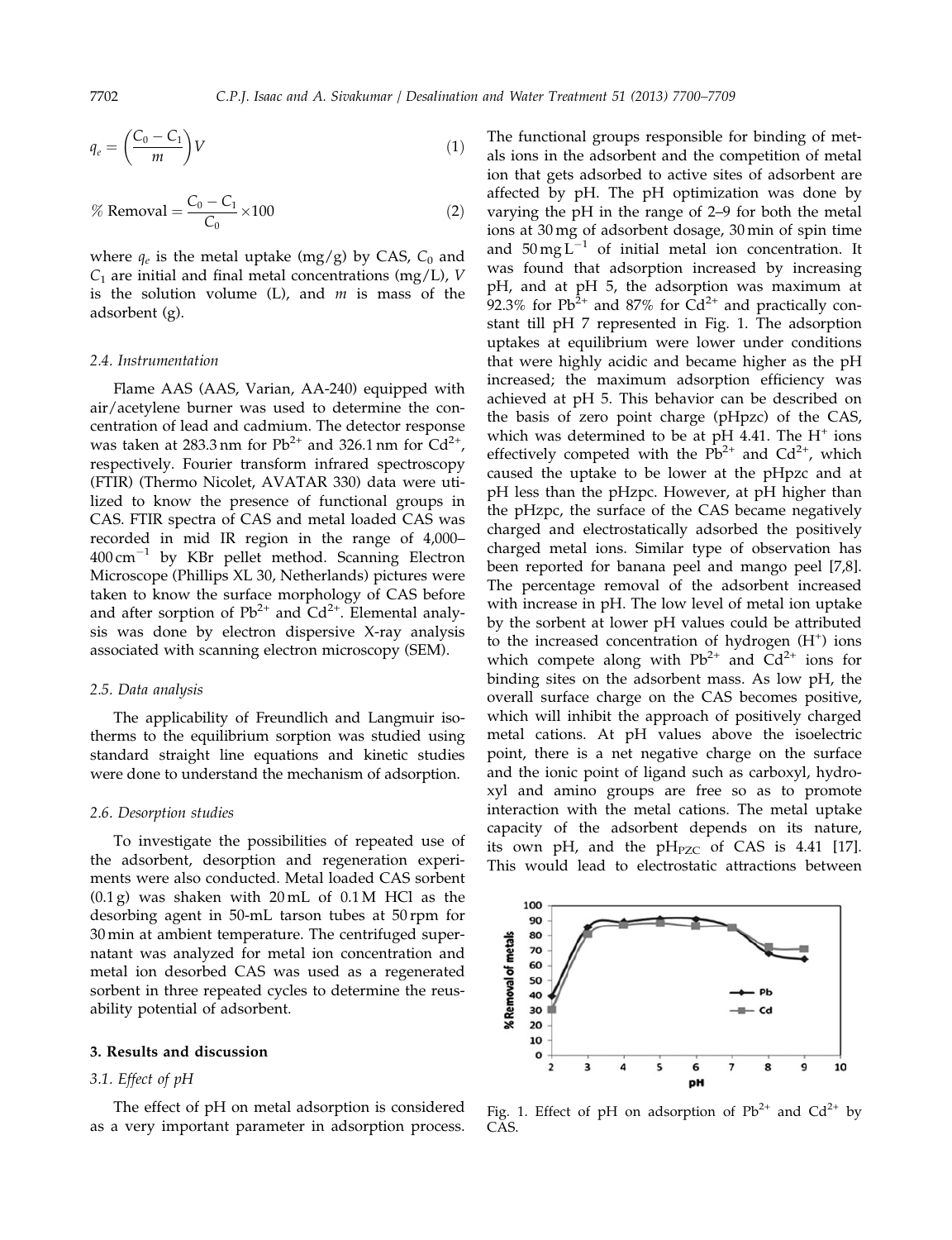positively charged cations such as  $Pb^{2+}$  and  $Cd^{2+}$  and negatively charged binding sites.

#### 3.2. Effect of adsorbent dosage

Adsorbent dosage is one of the important parameter studied while conducting batch adsorption studies. The effect of adsorbent dosage on removal of  $Pb^{2+}$ and  $Cd<sup>2</sup>$  was studied by varying dosage from 10 to  $60 \text{ mg g}^{-1}$  as shown in Fig. 2.

It was found that adsorption increased with increase in mass of adsorbent. Maximum removal efficiency of 93.08% for  $Pb^{2+}$  (from initial concentration of  $50 \,\mathrm{mg} \, \mathrm{L}^{-1}$ ) and 71.0% for Cd<sup>2+</sup> (from initial concentration of  $50 \text{ mg L}^{-1}$ ) was observed when  $30 \text{ mg}$  of CAS was used.

## 3.3. Effect of contact time

The adsorption capacity of CAS towards  $Pb^{2+}$  and  $Cd^{2+}$  as a function of time at different initial concentrations was studied. Increase in agitation time increased the uptake of metal ions and reached equilibrium. The results are shown in Fig. 3. Initial rapid phase may be due to the increased number of active



and Cd<sup>2+</sup> by CAS, (pH 5.1, 50 mgL<sup>-1</sup>, 30 min).



Fig. 3. Effect of contact time on adsorption of  $Pb^{2+}$  and  $Cd^{2+}$  by CAS, (30 mg, pH 5.1, 50 and 100 mg L<sup>-1</sup>).

sites, later the process becomes relatively slower and equilibrium condition reached within 30 min. At this point, the amount of metal ion adsorbed from the adsorbent is in a state of dynamic equilibrium with the amount of metal ion being adsorbed onto the adsorbent. The steps involved in the sorption, the first rapid and quantitatively predominant and the second slower and quantitatively insignificant, has been extensively reported in the literature [18–20]. The data obtained were further used to evaluate the kinetic parameters of the adsorption process.

#### 3.4. Effect of initial metal ion concentration

It was found that adsorption decreased with increase in initial metal ion concentration. Maximum removal efficiency of 93.08% for  $Pb^{2+}$  (from initial concentration of 50 ppm) and 71.0% for  $Cd^{2+}$  (from initial concentration of 50 ppm) was observed when 30 mg of CAS was used. Generally, there are several adsorption steps involved in the transfer of a solute in adsorption dynamics: the movement of the adsorbate molecules from the bulk solution to the external surface of the adsorbent (film diffusion), the movement of the adsorbate molecules to the interior regions of the adsorbent (particle diffusion) and the sorption of the solute on the interior surfaces of the pores of the adsorbent. An increase in the uptake rate to the maximum adsorption capacities was observed at lower concentrations of metal ions, which demonstrated that the uptake of metal ions by CAS surface was very fast Fig. 4.

#### 3.5. Kinetics of adsorption

The kinetics of the adsorption is determined by the rate of adsorbed metal to that of the adsorbate and the equilibrium for the adsorption process. The Fig. 2. Effect of adsorbent dosage on adsorption of Pb<sup>2+</sup> adsorption data were analyzed using pseudo-first- and



Fig. 4. Effect of initial metal ion concentration of  $Pb^{2+}$  and  $Cd^{2+}$ , (30 mg, pH 5.1, 30 min).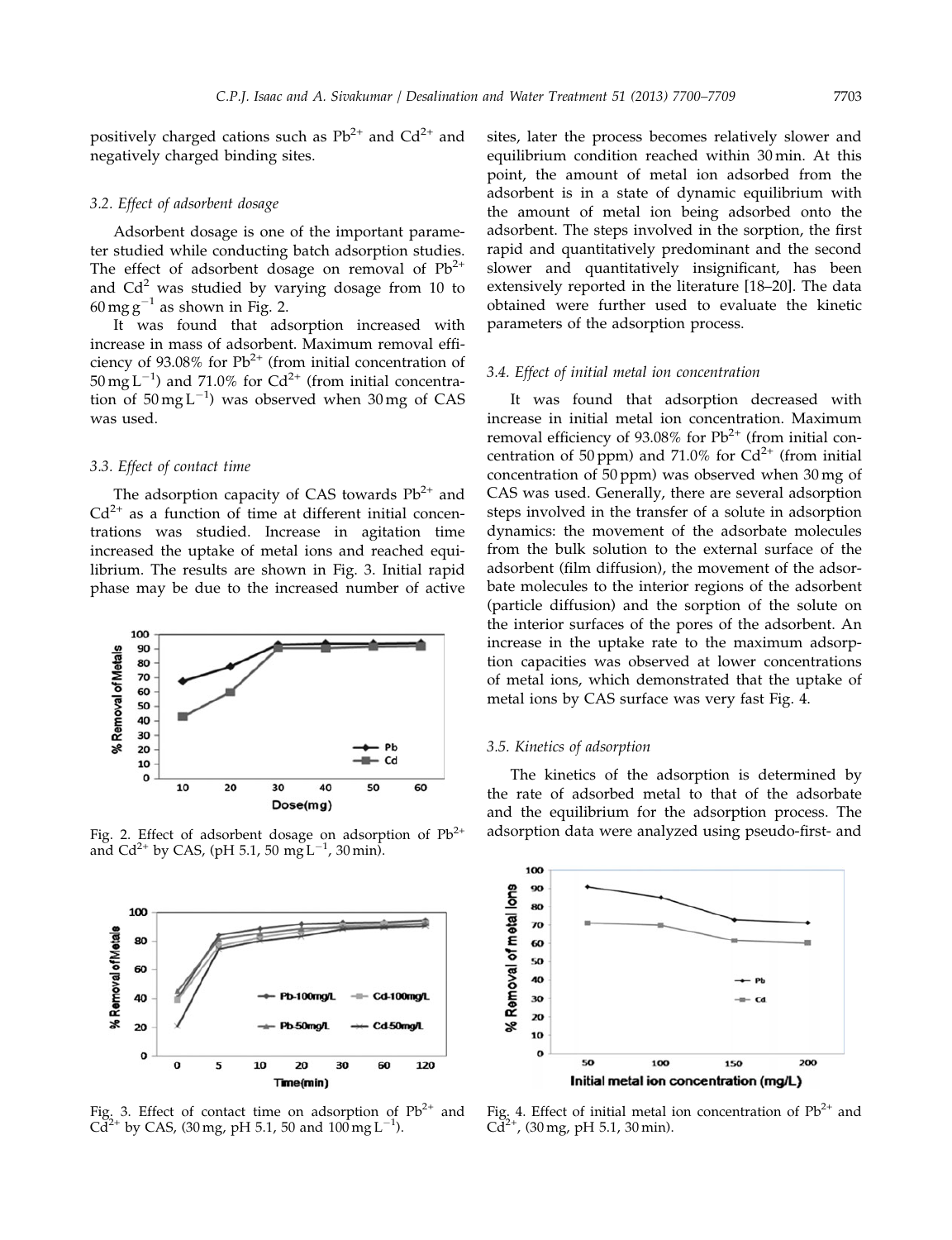| Metal     | Initial concentration       | Experimental $q_e$ | Pseudo-first-order constants |                                  |       | Pseudo-second-order constants |                                                                                                           |       |
|-----------|-----------------------------|--------------------|------------------------------|----------------------------------|-------|-------------------------------|-----------------------------------------------------------------------------------------------------------|-------|
| ions      | of metal ions $(mg L^{-1})$ | $(mg g^{-1})$      | $q_e$ (mg g <sup>-1</sup> )  | $K_1$ (min <sup>-1</sup> ) $R^2$ |       |                               | $q_e$ (mg g <sup>1</sup> ) $K_2$ (g mg <sup>-1</sup> min <sup>-1</sup> ) $R^2$<br>0.025<br>0.031<br>0.016 |       |
| $Pb^{2+}$ | 50                          | 33.3               | 6.047                        | 0.031                            | 0.917 | 31.25                         |                                                                                                           | 0.999 |
|           | 100                         | 54.9               | 10.92                        | 0.047                            | 0.908 | 55.32                         |                                                                                                           | 0.998 |
| $Cd2+$    | 50                          | 30.84              | 3.28                         | 0.066                            | 0.877 | 32.25                         |                                                                                                           | 0.999 |
|           | 100                         | 46.54              | 9.87                         | 0.057                            | 0.898 | 45.66                         | 0.023                                                                                                     | 0.999 |

Table 1 Pseudo-second-order kinetic for  $Pb^{2+}$  and  $Cd^{2+}$  parameters with experimental values obtained at 303 k

pseudo-second-order kinetics model. The data derived from the kinetic models are given in Table 1. The rate constant of the adsorption was also derived using the pseudo-first- and pesudo-second-order equation.

The pseudo-first order reaction can be given as:

$$
q = q_e (1 - e^{-k_1 t})
$$
\n(3)

where  $q_e$  and q are the amount of Pb<sup>2+</sup> and Cd<sup>2+</sup> adsorbed (mgg $^{-1}$ ) at equilibrium and at time t (minutes), respectively, and  $k_1$  is the Lagergren equilibrium rate constant of pseudo-first-order equation  $(min^{-1})$ . From the data, it was observed that it follow pseudosecond-order rate kinetics. The equation is as represented below

$$
q = \frac{q_e^2 k_2 t}{1 + q_e k_2 t} \tag{4}
$$

where  $k_2$  is the equilibrium rate constant  $(g\,mg^{-1}\,min^{-1})$  of pseudo-second-order rate equation. The  $q_e$  and  $k_2$  values were obtained from the slope and intercept of the linear plot of  $t/q$  vs. time. The theoretical values are given in Table 1 the  $R^2$  values for pseudo-second-order rate equation were 0.99, and the calculated  $q_e$  values are in agreement with the experimental values for both metals.

## 3.6. Adsorption equilibrium studies

In order to evaluate the maximum loading capacity of CAS, the sorbent was allowed in contact with

varying concentration  $(50-200 \,\mathrm{mg}\, \mathrm{L}^{-1})$  of  $\mathrm{Pb}^{2+}$  and  $Cd^{2+}$  metal solutions. Metal loading capacity of CAS was observed to increase with increasing metal ion concentration. It was found that maximum loading capacity of CAS was 90.93 and  $71.0$  mg g<sup>-1</sup> for Pb<sup>2+</sup> and  $Cd^{2+}$ , respectively. Two well-known isotherm Langmuir and Freundlich isotherm models were used to examine the relationship between the concentration of metal ion at equilibrium  $(C_e)$  and metal loading capacity  $(q_e)$ . The nonlinear form of Langmuir equation after rearrangement is given as

$$
q_e = \frac{q_m K_L C_e}{1 + K C_e} \tag{5}
$$

The Freundlich and Langmuir model constants for  $Pb^{2+}$  and  $Cd^{2+}$  after adsorption onto CAS are discussed in Table 2. Hence the adsorption of  $Pb^{2+}$  and  $Cd<sup>2+</sup>$  on CAS powder followed second–order kinetic model. The Adsorption kinetics and their modeling at different initial concentrations are represented in Fig. 5.

The nonlinear form of Freundlich adsorption isotherm is given as

$$
q_e = K_F = C_e^{\frac{1}{n_F}} \tag{6}
$$

where  $C_e$  is the metal ion concentration at equilibrium (mgL<sup>-1</sup>),  $q_e$  is the adsorption capacity at equilibrium (mg  $g^{-1}$ ),  $q_m$  is the maximum adsorption capacity (mg  $g^{-1}$ ),  $K_L$  is the Langmuir constant (L mg<sup>-1</sup>),  $K_F$  is the Freundlich adsorbent capacity,  $n_F$  is the heterogeneity factor. The experimental equilibrium data obtained

Table 2

Freundlich and Langmuir model constants for  $Pb^{2+}$  and  $Cd^{2+}$  adsorbed onto CAS

| Metal ions | Freundlich isotherm model |      |       | Langmuir isotherm model                |                         |       |  |
|------------|---------------------------|------|-------|----------------------------------------|-------------------------|-------|--|
|            | $K_C$                     |      |       | $q_{\text{max}}$ (mg g <sup>-1</sup> ) | $b \, (\text{mg}^{-1})$ |       |  |
| $Pb^{2+}$  | 13.48                     | 4.44 | 0.996 | 91.74                                  | 0.259                   | 0.998 |  |
| $Cd2+$     | 28.18                     | 3.95 | 0.993 | 73.29                                  | 0.336                   | 0.998 |  |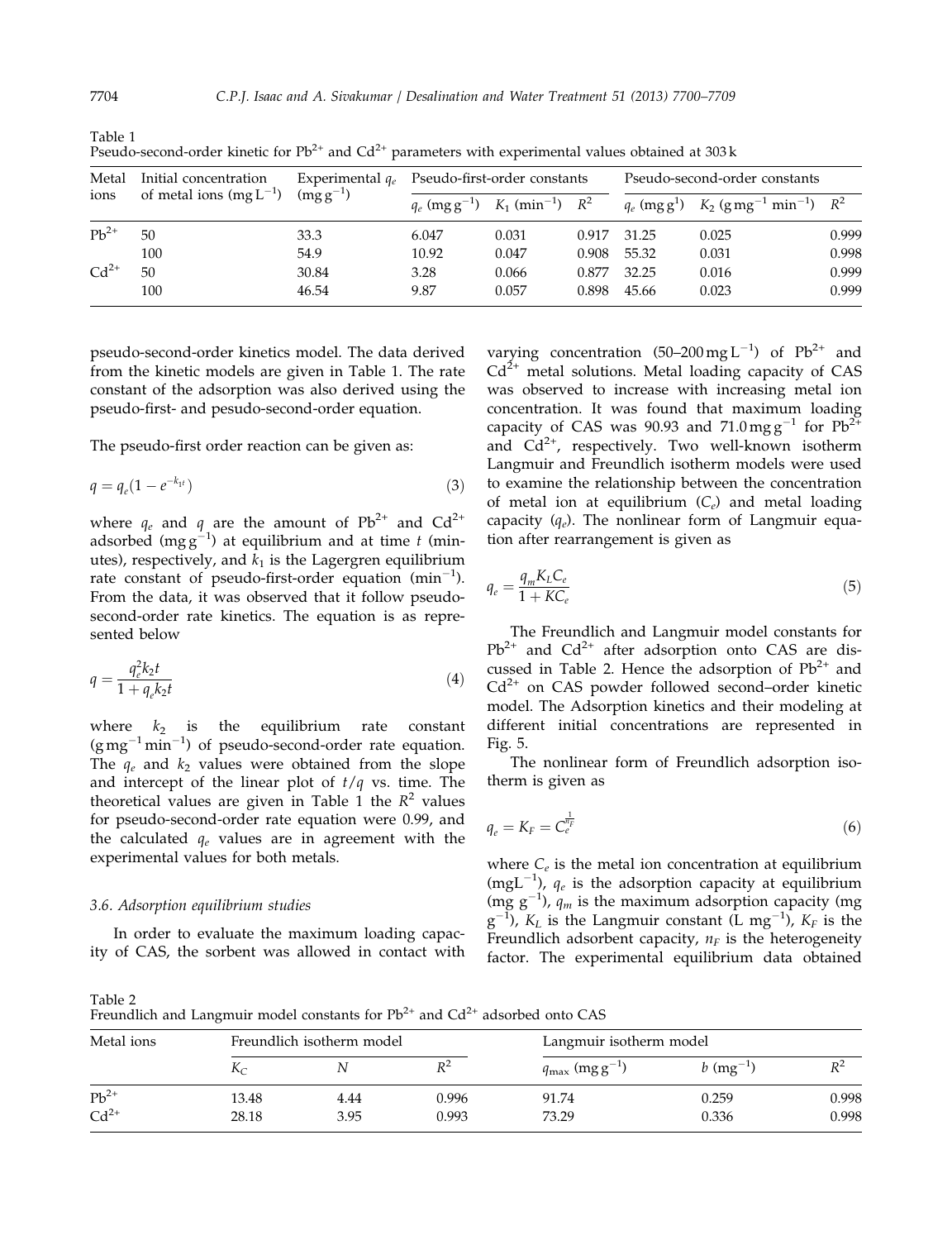

Fig. 5. Adsorption kinetics and their modeling at different initial concentrations,  $(50, 100 \,\text{mg L}^{-1} \text{ pH } 5.1, 30 \,\text{mg})$ 30 min).



Fig. 6. Langmuir adsorption isotherms of  $Pb^{2+}$  and  $Cd^{2+}$ by CAS.

were fitted with Langmuir (Fig. 6) and Freundlich (Fig. 7) isotherm models, respectively. It was found that adsorption of  $Pb^{2+}$  and  $Cd^{2+}$  on CAS fits better with Langmuir model than the Freundlich. The better



Fig. 7. Freundlich adsorption isotherms of  $Pb^{2+}$  and  $Cd^{2+}$ by CAS.

Table 3 Comparison of maximum adsorption capacity of some biosorbents

| Sorbents           | Equilibrium $Pb^{2+}$<br>time (min) | $(mgg^{-1})$ $(mgg^{-1})$ | $Cd^{2+}$ | References             |  |  |
|--------------------|-------------------------------------|---------------------------|-----------|------------------------|--|--|
| Watermelon<br>Rind | 30                                  |                           | 61.0      | [13]                   |  |  |
| Jackfruit<br>peel  | 180                                 |                           | 52.08     | [10]                   |  |  |
| Mango peel         | 60                                  | 99.05                     | 68.92     | [18]                   |  |  |
| Mungbean<br>husk   | 60                                  |                           | 35.41     | [18]                   |  |  |
| Orange peel        | 30                                  | 73.53                     | 13.7      | Mohamed<br>et al. 2011 |  |  |
| Ponkan peel        | 60                                  | 112.1                     |           | [11]                   |  |  |
| Rice husk          | 60                                  | 37.88                     |           | [3]                    |  |  |
| Banana peel        | 20                                  | 2.18                      | 5.71      | [7]                    |  |  |
| CAS                | 30                                  | 90.93                     | 71.0      | This study             |  |  |

fit is further supported by respective correlation coefficients. The  $R^2$  values in respect to sorption of  $Pb^{2+}$ was noted to be 0.978 and 0.899, respectively, for Langmuir and Freundlich isotherms and values for  $Cd^{2+}$  were 0.991 and 0.844 correspondingly. The theoretical complete monolayer coverage of  $Pb^{2+}$  and  $Cd^{2+}$ on CAS was calculated as  $91.74$  and  $73.29$  mg  $g^{-1}$ , respectively, against 90.93 and  $71.0 \text{ mg g}^{-1}$  found experimentally. The sorption capacity of CAS for  $Pb^{2+}$ and  $Cd^{2+}$  was significantly higher than many other sorption capacities of agricultural materials that have been reported in the literature (Table 3).

## 3.7. FTIR analysis

The sorption of metals onto sorbent materials is attributable to the active groups and bonds present on them [18]. In order to identify the major functional groups present in CAS preliminary quantitative analysis was done with FTIR spectroscopy. FTIR spectra Fig. 8 of CAS displayed a number of peaks pertaining to different functional groups. The wide band observed at  $3{,}623 \text{ cm}^{-1}$  indicates that free and intermolecular bonded O–H groups were present, whereas the band at  $2.924 \text{ cm}^{-1}$  was assigned as the stretching vibration of the C–H groups that were present in the lignin structure [19]. The band observed at approximately 1,656 and 1,529 cm<sup>-1</sup> indicated that C=C bonds of aromatic rings were present. The band at 1,037 cm<sup>-1</sup> was attributed to deformation of CH<sub>3</sub> groups [20,21]. After adsorption of  $Pb^{2+}$ , the weak interactions between the CAS surface and  $Pb^{2+}$  and  $Cd^{2+}$  was evidenced by a shift in the O–H and C=O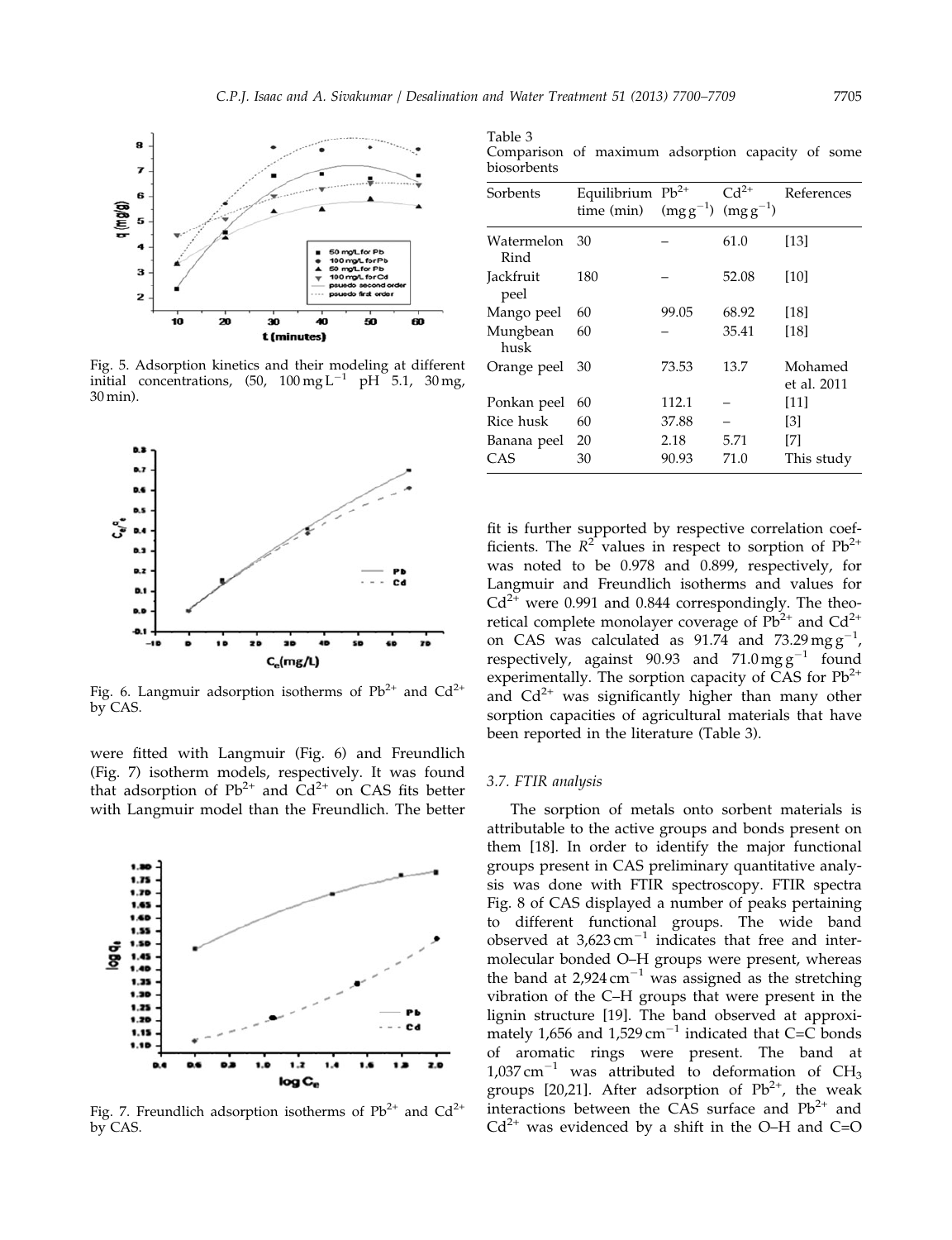

Fig. 8. FTIR of CAS before adsorption.



Fig. 9a. EDX of CAS before adsorption.



Fig. 9b. EDX of CAS after adsorption of Pb<sup>2+</sup>.



Fig. 9c. EDX of CAS after adsorption of  $Cd^{2+}$ .

bands from  $3,623$  and  $1,656 \text{ cm}^{-1}$  to  $3,525$  and  $1,707 \text{ cm}^{-1}$  for Pb<sup>2+</sup> and 3,446 and 1,629 for Cd<sup>2+</sup>, respectively. These results provide strong evidence for the adsorption of  $Pb^{2+}$  and  $Cd^{2+}$  onto the CAS surface.

# 3.8. Energy dispersive X-ray analysis

Elemental analysis of CAS before and after sorption of  $Pb^{2+}$  and  $Cd^{2+}$  was done by energy dispersive X-ray analysis (EDX). Fig. 9a, 9b, and 9c show the EDX pattern of CAS before and after sorption of  $Pb^{2+}$  and  $Cd^{2+}$ . The EDX pattern of CAS Fig.  $9a$  before sorption shows the presence of calcium (Ca) and magnesium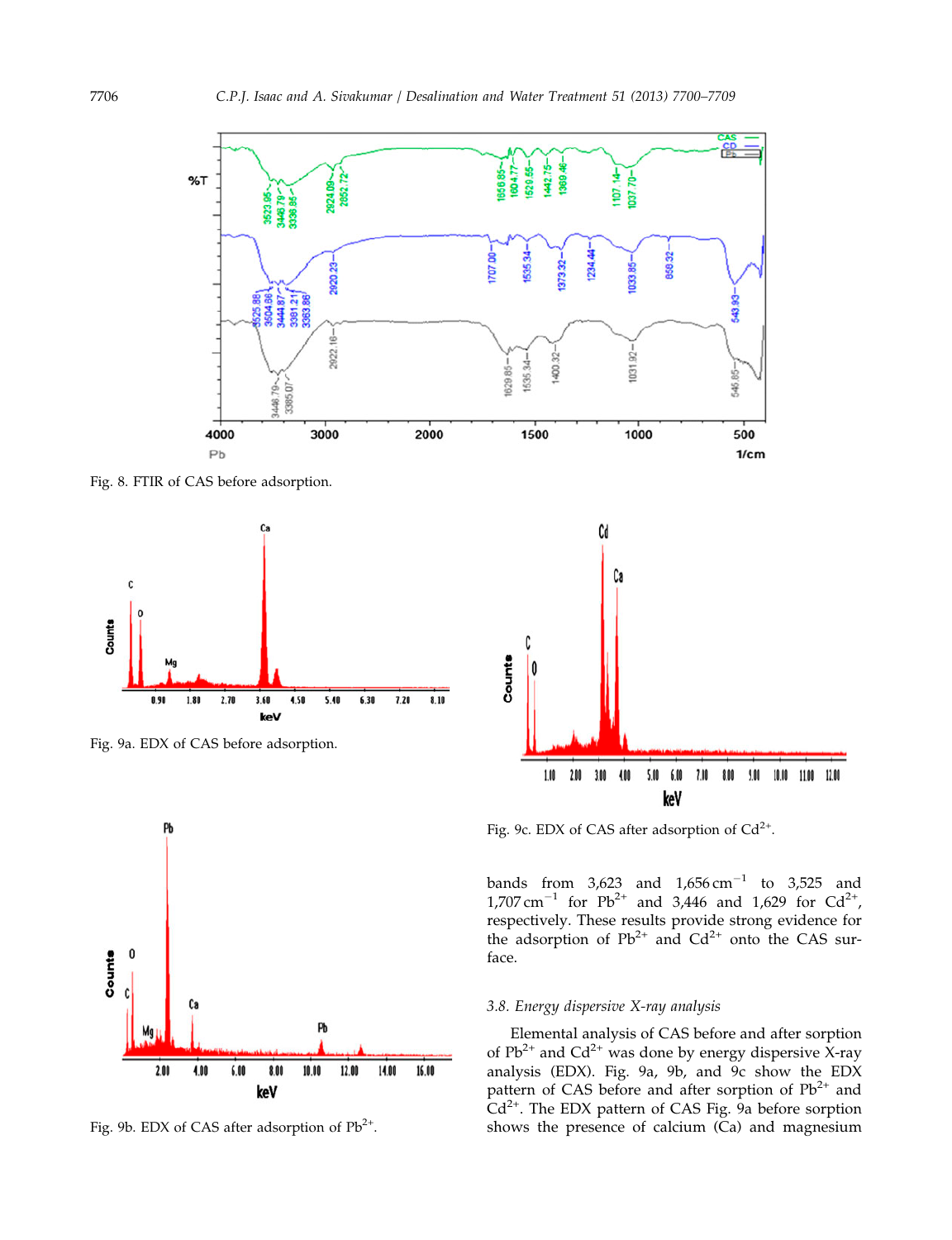

Fig. 10a. SEM image of CAS before adsorption.

(Mg) signals and the absence of  $Pb^{2+}$  and  $Cd^{2+}$  signals adsorption capacity increases with increase in the



Fig. 10b. SEM image of CAS after adsorption of  $Pb^{2+}$ . Fig. 10c. CAS after adsorption of Cd<sup>2+</sup>.

[22]. After sorption diminished peak of Mg and Ca and the presence of  $Pb^{2+}$  in Fig. 9b and  $Cd^{2+}$  Fig. 9c was observed. These findings on EDX analysis clearly indicate the mechanism involved is ion exchange for the removal of metals by CAS. The surface structure of CAS before and after  $Pb^{2+}$  and  $Cd^{2+}$  adsorption was analyzed using field-emission scanning electron microscopy (FE-SEM). As shown in Fig. 10a, the surface of CAS was smooth before adsorption; however, the surface was moldy, crude and appeared to bulge after adsorption of  $\overrightarrow{Pb}^{2+}$  in Fig. 10b and Cd<sup>2+</sup> in Fig. 10c, which indicates that the CAS surface has a higher tendency to trap and adsorb the  $Pb^{2+}$  and  $Cd^{2+}$ .

## 3.9. Effect of temperature

The adsorption of metal ions was studied at four different temperatures in the range 293–323 k using CAS as an adsorbent and at the metal ion concentration of 100 mg/L. The experimental result showed that the



solution temperature. The enhanced sorption at higher temperature indicates endothermic adsorption. It is cleared from Table 4 that  $\Delta G$ ° values were found to be negative which indicates that the adsorption efficiency of  $Cd^{2+}$ and  $Pb^{2+}$  onto CAS increases with increase in temperature. The negative values of  $\Delta G^{\circ}$  confirm the feasibility of the process and the spontaneous nature of adsorption. The Gibbs free energy change of the adsorption process is related to the equilibrium constant by the classical Van't Hoff equation

$$
\Delta G^{\circ} = -RT \ln K_D \tag{7}
$$

The Gibbs free energy change is also related to the entropy change and heat of adsorption at constant temperature according to the following equation

$$
\Delta G^{\circ} = \Delta H^{\circ} - T\Delta S^{\circ} \tag{8}
$$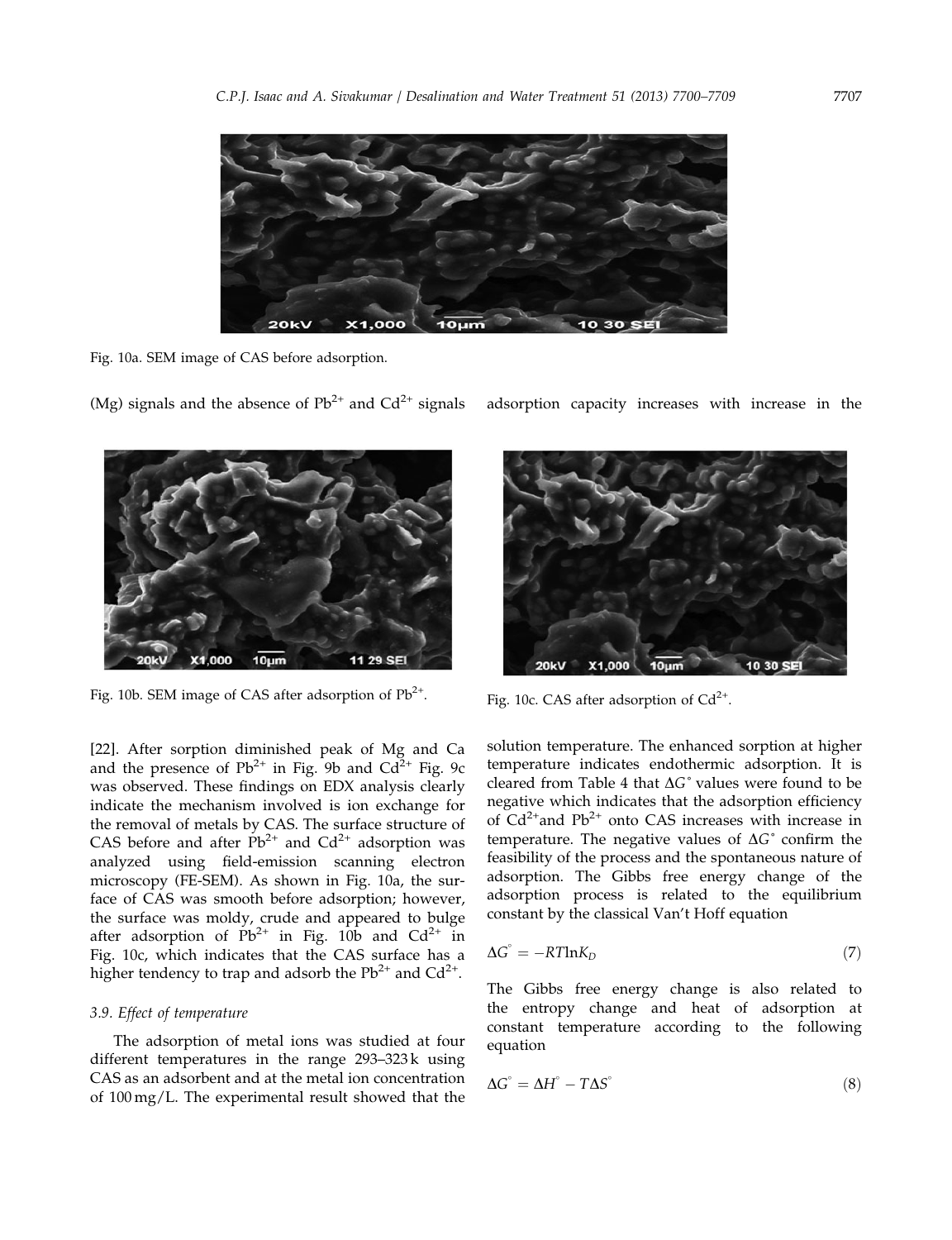| Temperature (k) | $Pb^{2+}$                |                                |                                |                                  | $Cd^{2+}$                |                                |                                |                                 |
|-----------------|--------------------------|--------------------------------|--------------------------------|----------------------------------|--------------------------|--------------------------------|--------------------------------|---------------------------------|
|                 | $K_D$ dm <sup>3</sup> /g | $\Delta G^{\circ}$<br>(Kj/mol) | $\Delta H^{\circ}$<br>(Kj/mol) | $\Delta S^{\circ}$<br>(Kj/mol k) | $K_D$ dm <sup>3</sup> /g | $\Delta G^{\circ}$<br>(Kj/mol) | $\Delta H^{\circ}$<br>(Kj/mol) | $\Delta S\degree$<br>(Kj/mol k) |
| 293             | 0.0801                   | $-9.683$                       | 25.353                         | 122.53                           | 0.093                    | $-10.220$                      | 26.510                         | 122.42                          |
| 303             | 0.1384                   | $-11.503$                      |                                |                                  | 0.112                    | $-11.134$                      |                                |                                 |
| 313             | 0.1774                   | $-12.287$                      |                                |                                  | 0.2143                   | $-12.001$                      |                                |                                 |
| 323             | 0.2199                   | $-13.532$                      |                                |                                  | 0.323                    | $-13.312$                      |                                |                                 |

Table 4 Thermodynamic parameters of the adsorption of  $Pb^{2+}$  and  $Cd^{2+}$  ions by CAS

 $(50 \,\text{mg } L^{-1}$ , pH 5.1, 30 mg, 30 min).



Fig. 11. Desorption studies of CAS for five cycles.

#### 4. Desorption and regeneration of CAS

Desorption and regeneration of the biosorbent is of crucial importance in assessing its potential for commercial applications [23]. In order to make the sorption process most economical, desorption and regeneration potential of CAS was investigated for four times using 0.1 M HCl as desorbing agent. For the study of desorption, 0.1 g of  $Pb^{2+}$  and  $Cd^{2+}$  loaded CAS was kept in contact with 20 mL of 0.1 M HCl for 30 min and desorbed acidic solution was subjected to Atomic Absorption spectrometer to determine the metal concentration. Desorption of  $Pb^{2+}$  and  $Cd^{2+}$ from the metal loaded CAS resulted in 97.6 and 98.7% metal recovery for first cycle, respectively. The efficiency remained almost unchanged during three repeated cycles for both the metal ions and then gradually reduced for the fourth and fifth cycles as shown in Fig. 11.

## 5. Conclusions

The present study shows CAS powder can be used as an inexpensive sorbent for the sorption of  $Pb^{2+}$  and  $Cd^{2+}$  from aqueous solution. Biosorption of  $Pb^{2+}$  and

 $Cd^{2+}$  by CAS were fast, with equilibrium reached in 30 min and following pseudo-second-order kinetics. The maximum loading capacity  $(q_e)$  of CAS was found to be 90.93 and 71.0 mg  $g^{-1}$  for Pb<sup>2+</sup> and Cd<sup>2+</sup> respectively, and perfect fit to Langmuir isotherm model with correlation coefficients  $R^2 > 0.995$ . The thermodynamic studies revealed that the adsorption is spontaneous and endothermic for  $Cd^{2+}$  and  $Pb^{2+}$  ions onto CAS. The increase in sorptive uptake of the metal ions with an increase in temperature may be attributed to chemisorption. Complete desorption and regeneration of the sorbent for three cycles and partial regeneration in the fourth and fifth cycle showed that the material is an excellent sorbent and process involved in uptake of metals was ion exchange which also evidenced from EDX patterns of sorbent before and after sorption. From these observations, it can be concluded that CAS can be used as a nonhazardous material for removal of heavy metals from aqueous solution.

#### List of symbols

- $C_e$  equilibrium metal ion concentration, mg/L
- $C_0$  initial metal ion concentration, mg/L
- $C_t$  metal ion concentration in the solution (mg/L) at time t
- $K_1$  first-order rate constant, min<sup>-1</sup>
- $K_2$  second-order rate constant, g/mg/min
- $1/n$  Freundlich isotherm constant
- $a_L$  Langmuir isotherm constant, L/mg
- $K_F$  Freundlich isotherm constant, mg/g
- $K_L$  Langmuir isotherm constant, L/mg
- $M$  mass of adsorbent, g
- $q_e$  equilibrium solid-phase concentration, mg/g
- $q_{\text{max}}$  maximum adsorption capacity
- $q_t$  solid-phase concentration at any time t, mg/g
- $R$  universal gas constant, J/mol K<br> $R^2$  linear regression coefficient
- linear regression coefficient
- $R_{\text{L}}$  separation factor
- T absolute temperature, K